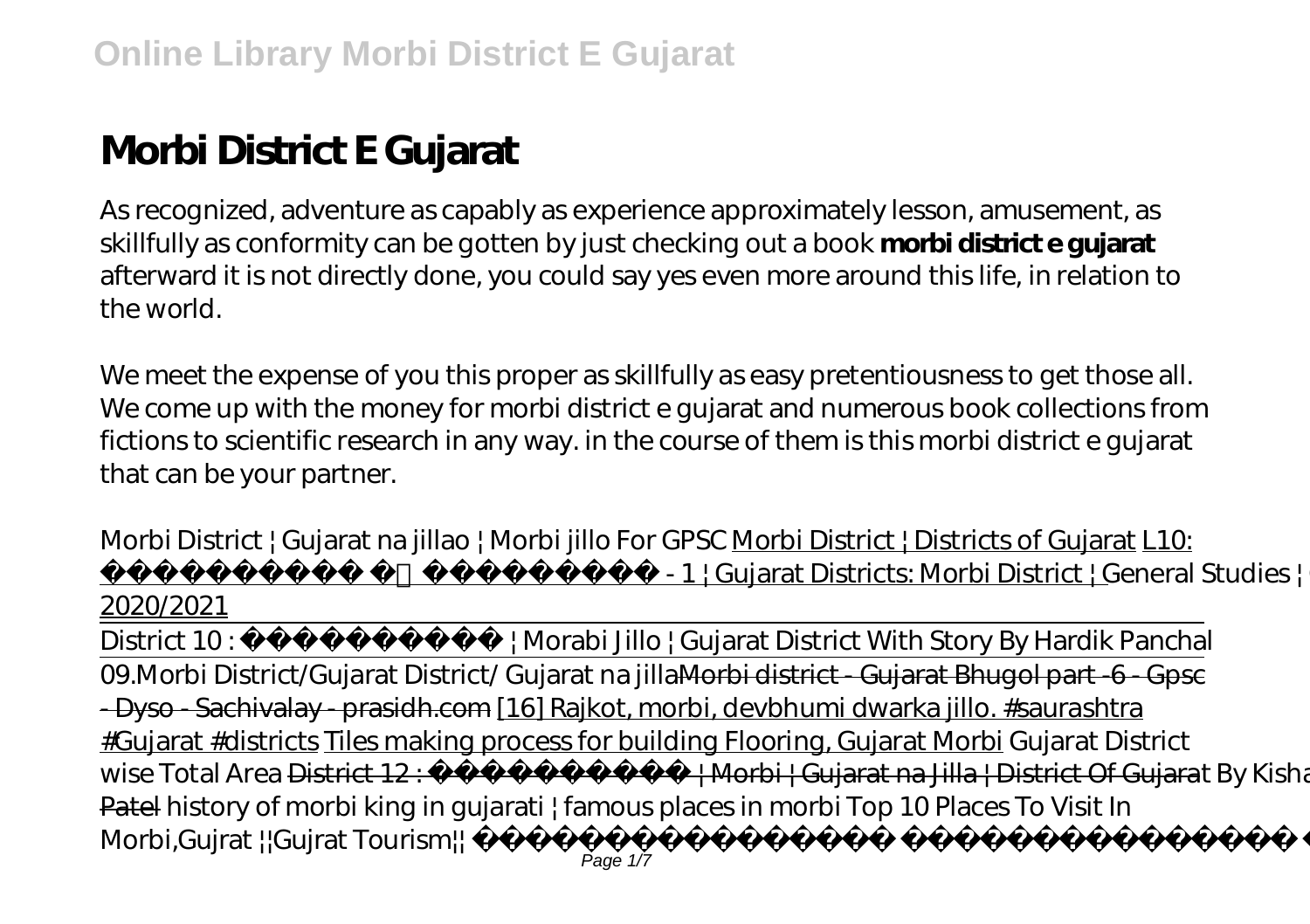# **Street food in Gujarat. MORBI** vlc record 2015 06 09 13h18m43s 20150513190000

mpg Emergency water discharges || Dam water release || Pressure || Dam waterfall || Crash Fails. maru morbi mojilu morbi **History**) (morbi history) by .Ketan Dave JAMNAGAR NEWS 12 11 2020 Skytouch Ceramic Pvt. Ltd Morbi | IBPHub MORBI - The Ceramic City of India **Julto Pool |Jhulto pul, Hanging Bridge across river Machhu Morbi | Morbi | Gujrat | Neekharas Video Kajaria Ceramics - Dedicated to Make In India** How Tiles Are Made | Tiles **are States and Europe and Files Are Made** | Tiles are not a set of the set of the Sabarkantha District/Gujarat District/ Gujarat na jilla *Morbi : Machchhu Dam Disaster on 11 August 1979 ( Machchhu Honarat ) <i>L11: L11:*  $\cdot$  *L2 | Gujarat Districts: Morbi District | General Studies | GPSC 2020/2021* junagadh District | Gujarat na jillao | junagadh jillo For GPSC | Gujarat na jilla MORBI NEWS - TV92 GUJARAT MANDVI 29-10-2020 Gujarat: Work Resumes In Morbi Ceramic Industry | ABP News Morbi The Ceramic city | Morvi | Morbi | Visiting Places in morbi | Gujrat | Neekharas Video **Unique Love Story in Morbi, Gujarat || Sandesh News** Morbi District E Gujarat Morbi District is in the state of Gujarat, India. It was formed on August 15, 2013, along with several other districts, on the 67th Independence Day of India. Morbi city is the administrative headquarters of the district. The district has 5 talukas - Morbi, Maliya, Tankara, Wankaner and Halvad. Morbi city is the administrative headquarters of Morbi district. The town of Morbi is situated on the Machchhu River, 35 km from the sea and 60 km from Rajkot. As per 2011 census data, the city had a popu

Morbi district - Wikipedia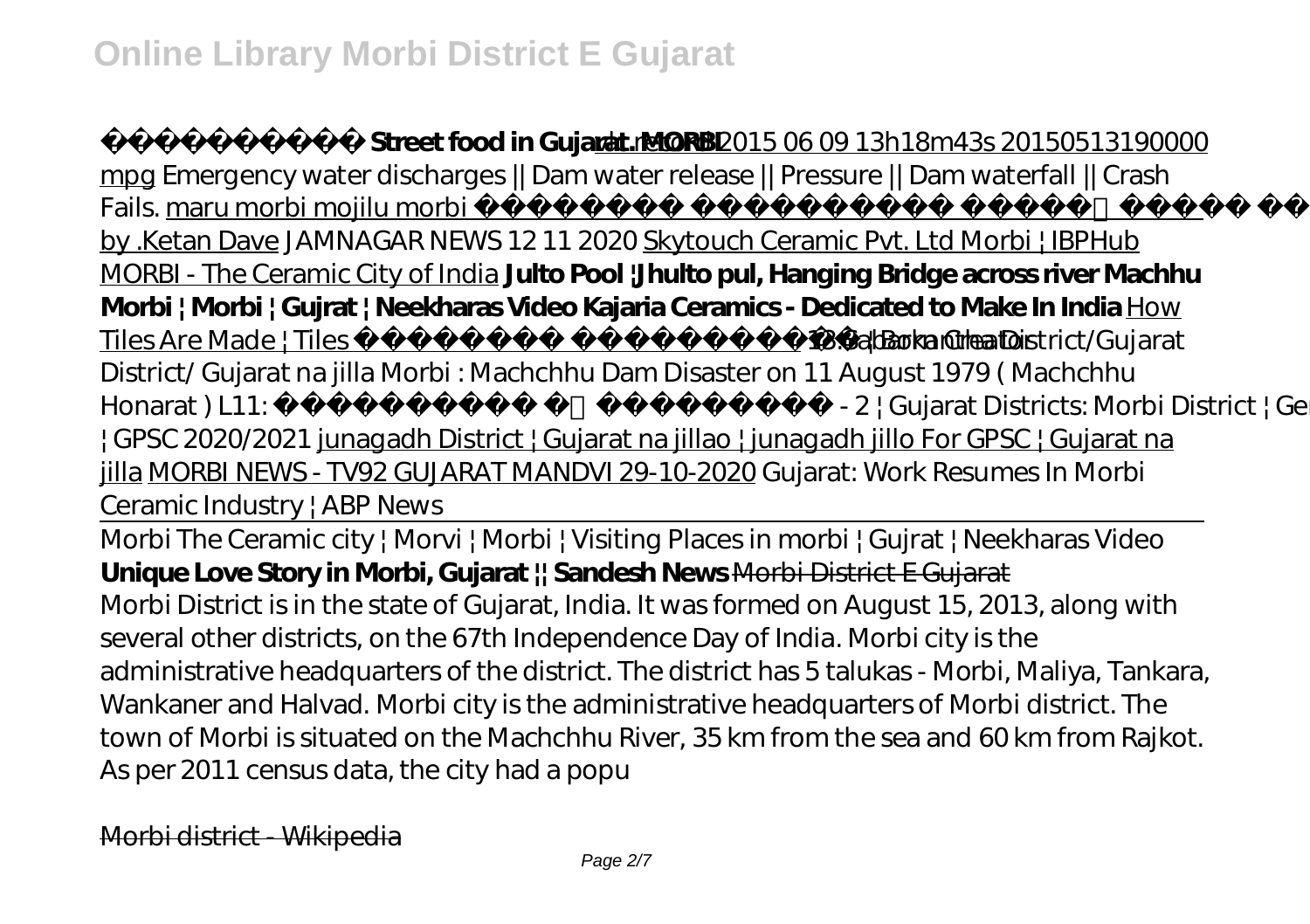Morbi district is a newly formed district of the state of Gujarat, India on August 15, 2013, along with several other new districts on the 67th Independence Day of India. The district has 5 talukas – Morbi, Maliya, Tankara, Wankaner (previously in Rajkot district) and Halvad (previously in Surendranagar district).

# District Morbi, Government of Gujarat | Tiles...

Morbi District is located in the Saurashtra region of Indian state of Gujarat. It was formed on August 15, 2013, on the 67th Independence Day of India. The district has 5 talukas - Morbi, Maliya, Tankara, Wankaner and Halvad.

#### Morbi/District Court in India | Official Website of ...

Morbi. District in Gujarat (India) Contents: Population. The population development of Morbi as well as related information and services (Wikipedia, Google, images). Name Status Population Census 1991-03-01 Population Census 2001-03-01 Population Census 2011-03-01; Morbi (← Rajkot & Surendranagar)

#### Morbi (District, Gujarat, India) - Population Statistics ...

Morbi, Morbi District, Gujarat, India: 22° 49' 0" N: 70° 49' 59" E: 0.5km (0.3 miles) Dhajala meteorite, Surendranagar District, Gujarat, India: 22° 22' 40" N: 71° 25' 37" E: 77.8km (48.3 miles) Girnar Complex, Junagadh District (Girnar), Gujarat, India: 21° 31' 0" N: 70° 32' 59" E: 147.6km (91.7 miles) Nir Wandh, Bhuj Taluka, Kutch District, Gujarat, India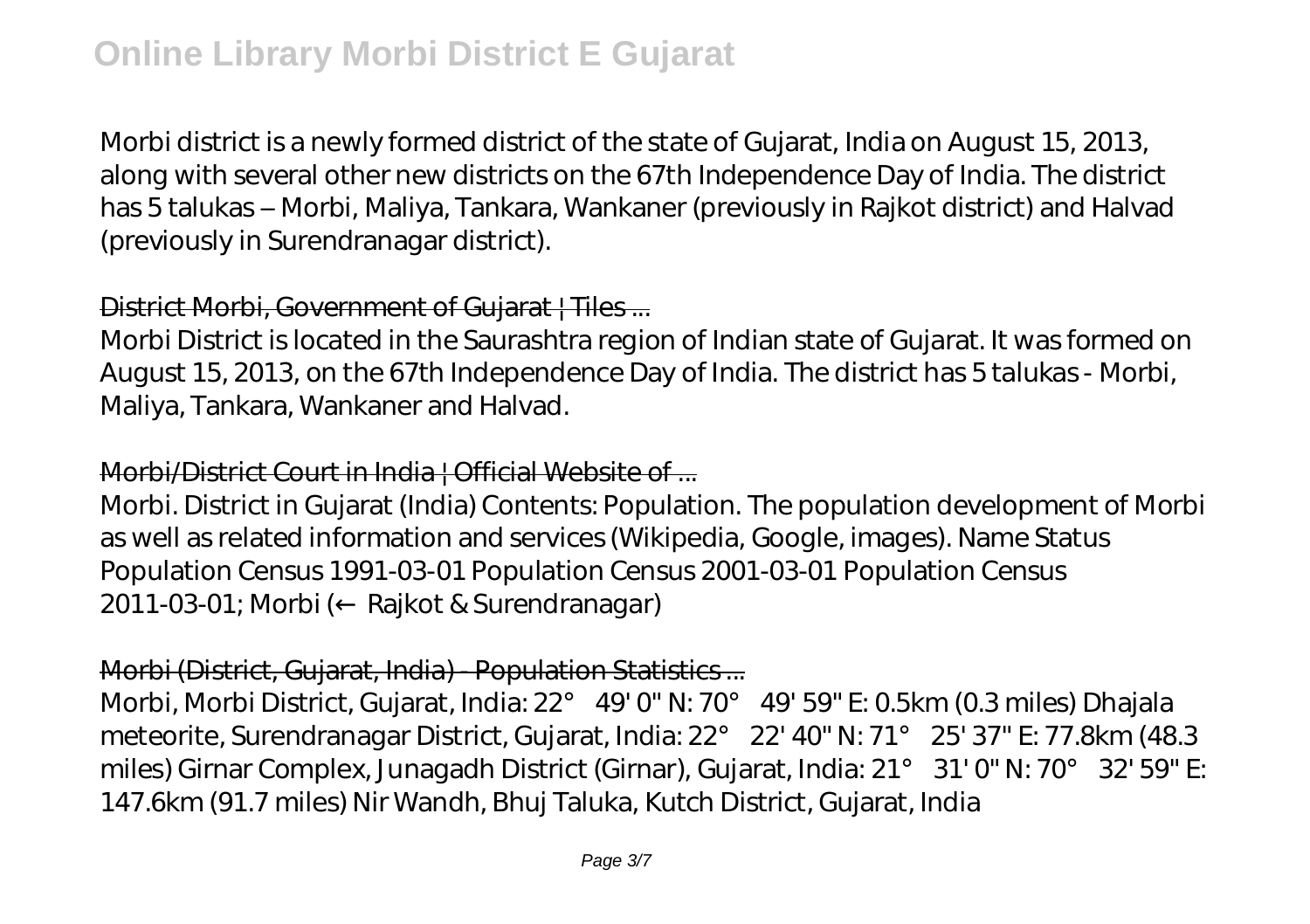## Morbi, Morbi, State of Gujar<br>t, India

Information about Morbi district of Gujarat is given. Users can get information about district's profile, elected members, flood management, electrification, industries, population, health centres and Zilla Parishad etc. Information related to the district's disaster management is given.

#### Website of Morbi district of Gujarat | National Portal of ...

Gujarat bypolls result 2020 Today: Counting of votes begins for Abdasa, Limbdi, Morbi, Dhari, Gadhada, Karjan, Dang and Kaprada constituencies Gujarat bypolls result 2020 Today: Counting of votes got underway Tuesday morning for bypolls held for eight Assembly seats in Gujarat, and the results will indicate the popularity of former Congress MLAs who contested as BJP candidates

# Gujarat bypolls result 2020 Today: Counting of votes ...

The Congress, meanwhile, drew a blank in bypoll in Gujarat. As many as 81 candidates contested the bypoll across the eight seats -- Abdasa, Karjan, Morbi, Gadhada, Dhari, Limbdi, Kaprada and Dang. All eight seats were bagged by the BJP.

# Gujarat Bypoll Results 2020: BJP wins all 8 seats ...

- The BJP held sway over the party-ruled state with leads in all eight seats and the Congress trailing. - A total of 60.75 per cent voter turnout was recorded in the bypolls held in Abdasa (Kutch), Limbdi (Surendranagar), Morbi (Morbi district), Dhari (Amreli), Gadhada (Botad),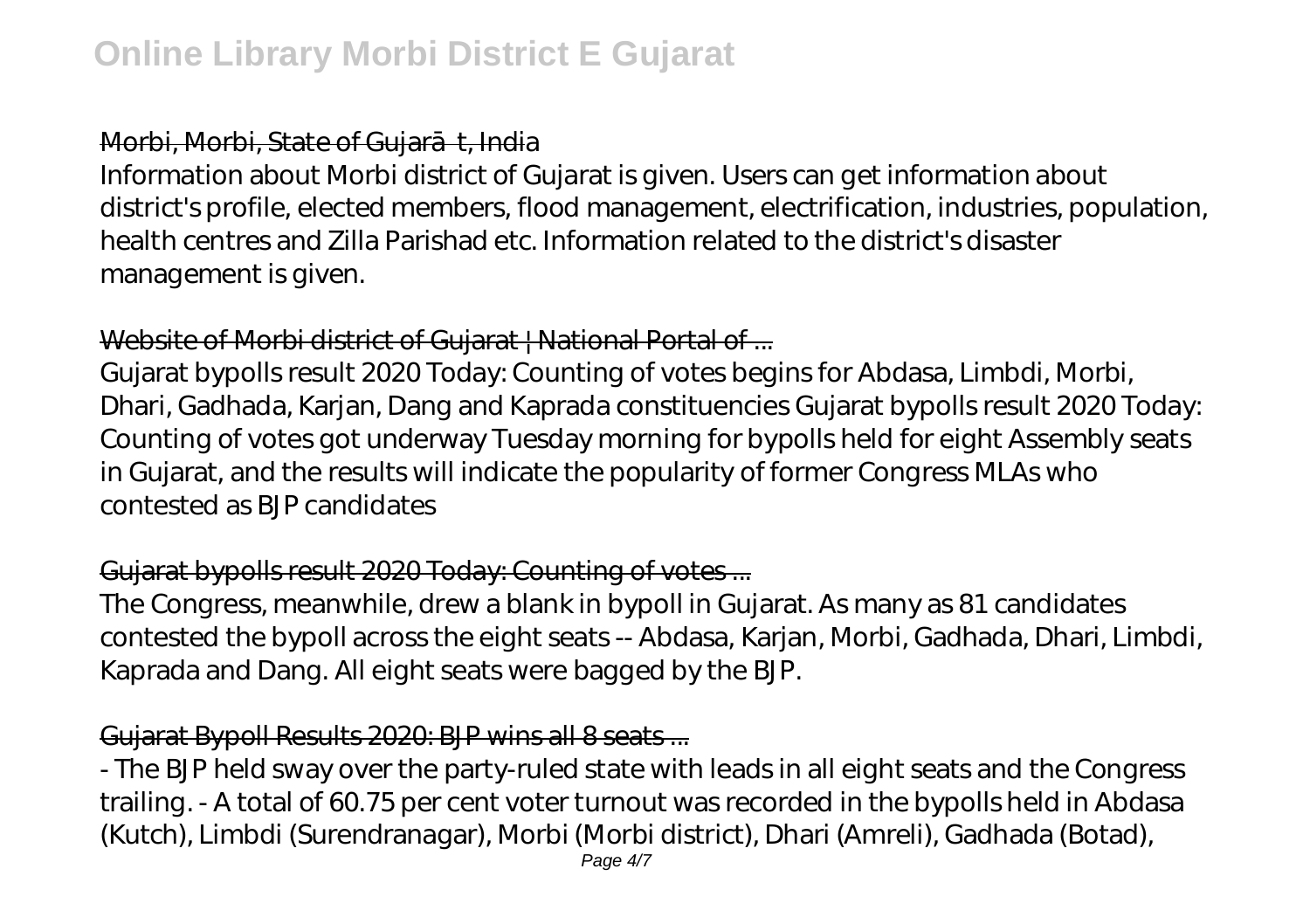Karjan (Vadodara), Dang (Dang district) and Kaprada (Valsad).

# LIVE: Gujarat bypoll results 2020 - Amazing show by BJP ...

CMF Description, CMF build in 2015, cmf description. Source: This website is published and managed by District Courts. Page Last Updated: 09 Nov 2020

# Guiarat/District Court in India | Official Website of ...

Collector office, Jilla Seva Sadan, Shobheshwar Road, Morbi: 02822-242008: Shri RAJENDRAGIRI GOSAI: District Inspector of Land Records: dilrmorbi[at]gujarat[dot]gov[dot]in: Collector office, Jilla Seva Sadan, Shobheshwar Road, Morbi: 02822-240775

# Who's Who | District Morbi, Government of Gujarat | India

A 60.75% voter turnout was recorded in the bypolls held on 3 November in Abdasa (Kutch), Limbdi (Surendranagar), Morbi (Morbi district), Dhari (Amreli), Gadhada (Botad), Karjan (Vadodara), Dang...

# Gujarat bypoll results 2020: BJP leads on all 8 seats in state

Morbi District E Gujarat Morbi district is a newly formed district of the state of Gujarat, India on August 15, 2013, along with several other new districts on the 67th Independence Day of India. The district has 5 talukas – Morbi, Maliya, Tankara, Wankaner (previously in Rajkot district) and Halvad (previously in Surendranagar district).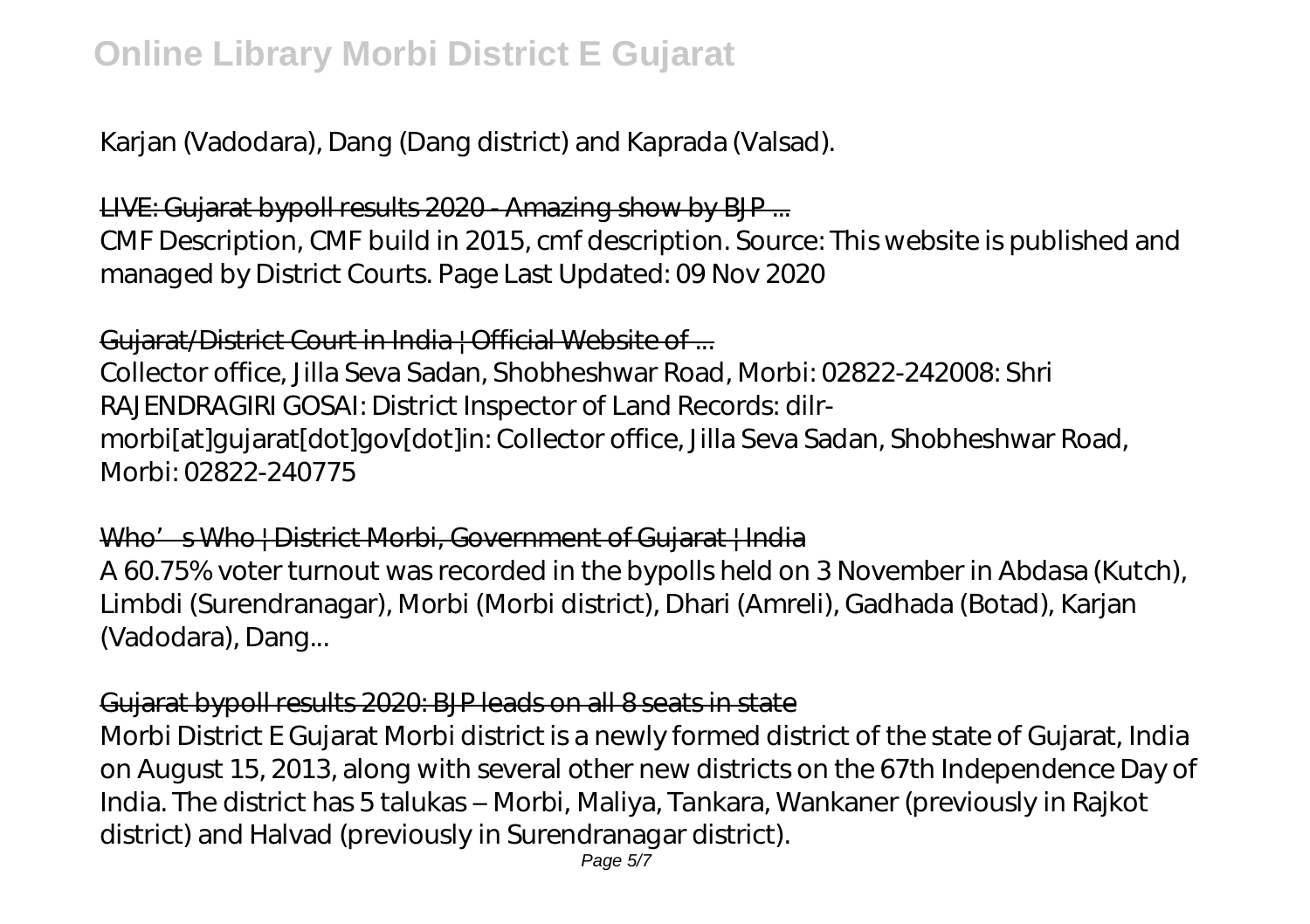# Morbi District E Gujarat - web.develop.notactivelylooking.com

The counting for votes in the by-election for eight assembly seats in Gujarat was held on Tuesday. Right from 8 a.m. when counting began on Tuesday, BJP candidates maintained clear leads over their...

#### BJP juggernaut steamrolls Gujarat by-elections, wins all 8...

Morbi district panchayat chief, nagarpalika president join BJP Morbi: In a major setback to opposition Congress party ahead of 8-seat bypolls, Morbi district panchayat president and Congress leader...

# Morbi district panchayat chief, nagarpalika president join ...

A 60.75 per cent voter turnout was recorded in the bypolls held on November 3 in Abdasa (Kutch), Limbdi (Surendranagar), Morbi (Morbi district), Dhari (Amreli), Gadhada (Botad), Karjan (Vadodara),...

Gujarat bypolls: BJP leading in 7 seats, Congress in one ...

રૂપિયાનો વહીવટ કરી ...